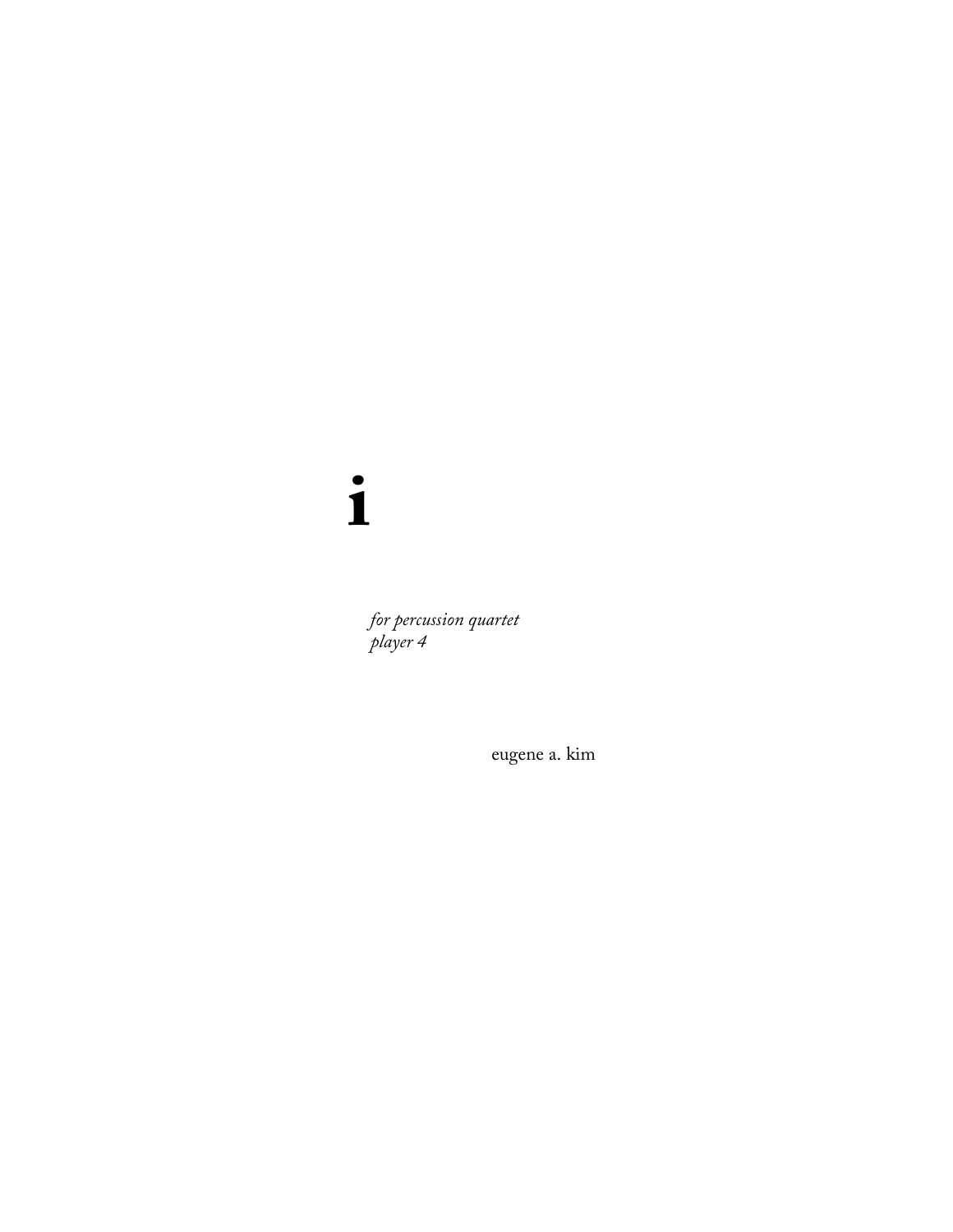

*bass drum - bass drum mallet, sweep across entire head of drum for each stroke; an upstroke indicates light pressure; a downstroke indicates heavier pressure*





*scrape skin of bass drum with ngernail; starting near the rim, complete one full revolution per bar; spiral gradually toward center*